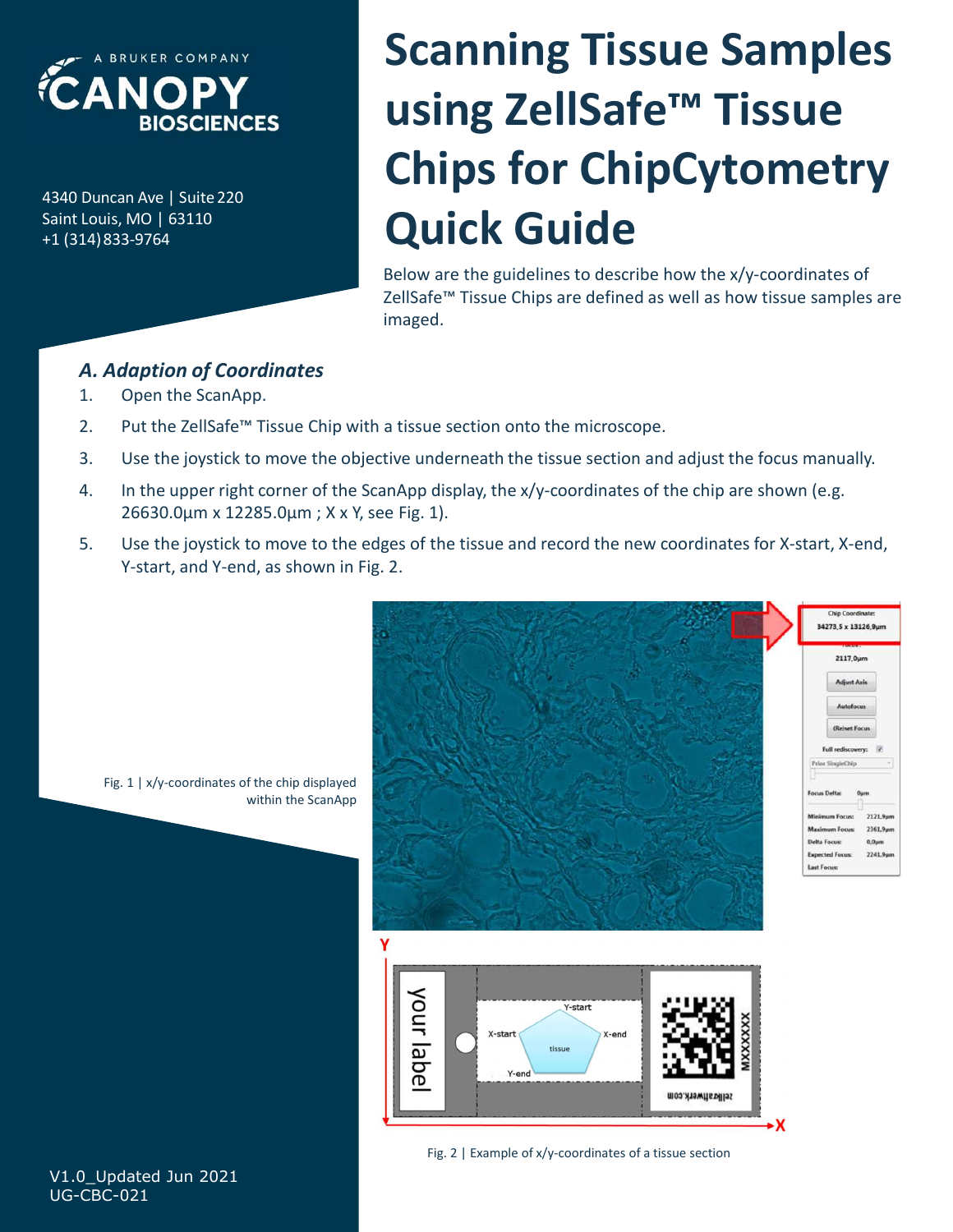# Scanning Tissue Samples Quick Guide

## B. Change Coordinates

- 
- 
- **Canning Tissue Samples Quick Guide**<br> **B. Change Coordinates**<br>
1. Open the ZKWApp.<br>
2. Open the chip in the project manager.<br>
3. Click on "Change Geometry" in the lower left corner and enter the recoordinates recorded earl **Examples Quick Guide<br>
2. Change Coordinates**<br>
2. Open the ZKWApp.<br>
2. Open the chip in the project manager.<br>
2. Click on "Change Geometry" in the lower left corner and enter the roordinates recorded earlier (Fig. 3).<br>
4. 3. Change Coordinates<br>
3. Click on "Change Geometry" in the lower left corner and enter the new chip<br>
3. Click on "Change Geometry" in the lower left corner and enter the new chip<br>
coordinates recorded earlier (Fig. 3).<br>
4 coordinates recorded earlier (Fig. 3).
- 

| Open the chip in the project manager.<br>Click on "Change Geometry" in the lower left corner and enter the new chip<br>Advanced Search<br>FILTER AIL<br><b>ACTION</b><br>M1353611<br>$\cdot$<br>CHIP M1353611<br>50 positions   35012 cells<br>Order Report<br>Save Changes<br><b>Biobanking history</b><br>CD278 (ICOS)<br>open repository<br><b>ANTIBODY</b><br>Microfluidic-Channel for Chipcytometry-Chip1 Histology<br>CD278 AF555<br>Name.<br>D1K2T<br>Clone<br>1:1000<br>Dilution<br>Isotype<br>Mus musculus<br>Manufacturer<br>self labeling<br>ID<br>MZKL318933<br>2KM<br>$\omega$<br>stored at<br>unicrown<br>STAIN<br>Shift existing positions<br>Change Geometry<br>Subscribe<br><b>ICYTOBOTI</b><br>Support<br>Settings<br>Fig. 3   Locations in ZKWApp display to change the coordinates of<br>tissue section<br><b>BIOSCIENCES</b>                      |  | Page 2                    | Open the ZKWApp. |  |
|------------------------------------------------------------------------------------------------------------------------------------------------------------------------------------------------------------------------------------------------------------------------------------------------------------------------------------------------------------------------------------------------------------------------------------------------------------------------------------------------------------------------------------------------------------------------------------------------------------------------------------------------------------------------------------------------------------------------------------------------------------------------------------------------------------------------------------------------------------------------|--|---------------------------|------------------|--|
| coordinates recorded earlier (Fig. 3).<br>Enable the checkbox "force coarse focus" to enhance focus quality in follow-up scans.<br>ZellExplorer version 23-01-2021 BETA<br><b>SEARCH</b><br>Search Results Project PZKL323165 Chipgroup PZKL323167 Chip M1137897 Chip M1137899 Chip M1137959 Chip M1137901 Chip M<br>COMMENTS<br>Scanner1<br><b>URL</b><br>$H = CHIP$<br><b>STORAGE</b><br>M1353611:<br>[Microfluidic-Channel for Chipcytometry-Chip1 Histology-FFPE]<br>M1353610: Chipcytometry ZellSafeTissue Histochip (Chipcytometry-<br>Chip1 Histology-FFPE)<br>MZKL100075 : ZKW Site Leipzig - LabO1 [Room]<br>M2KL100075: ZKW Site Leipzig - LabO1 [Room]<br>M2KL100075:<br>narrow focus range IV force coarse focus<br>Dashboard   Orders   Stock Manager Project Manager   Reporting   Customers   Production   CyLinked Devices   AutoStainer   CRO Manager |  |                           |                  |  |
|                                                                                                                                                                                                                                                                                                                                                                                                                                                                                                                                                                                                                                                                                                                                                                                                                                                                        |  |                           |                  |  |
|                                                                                                                                                                                                                                                                                                                                                                                                                                                                                                                                                                                                                                                                                                                                                                                                                                                                        |  |                           |                  |  |
|                                                                                                                                                                                                                                                                                                                                                                                                                                                                                                                                                                                                                                                                                                                                                                                                                                                                        |  |                           |                  |  |
|                                                                                                                                                                                                                                                                                                                                                                                                                                                                                                                                                                                                                                                                                                                                                                                                                                                                        |  |                           |                  |  |
|                                                                                                                                                                                                                                                                                                                                                                                                                                                                                                                                                                                                                                                                                                                                                                                                                                                                        |  |                           |                  |  |
|                                                                                                                                                                                                                                                                                                                                                                                                                                                                                                                                                                                                                                                                                                                                                                                                                                                                        |  |                           |                  |  |
|                                                                                                                                                                                                                                                                                                                                                                                                                                                                                                                                                                                                                                                                                                                                                                                                                                                                        |  |                           |                  |  |
|                                                                                                                                                                                                                                                                                                                                                                                                                                                                                                                                                                                                                                                                                                                                                                                                                                                                        |  |                           |                  |  |
|                                                                                                                                                                                                                                                                                                                                                                                                                                                                                                                                                                                                                                                                                                                                                                                                                                                                        |  |                           |                  |  |
|                                                                                                                                                                                                                                                                                                                                                                                                                                                                                                                                                                                                                                                                                                                                                                                                                                                                        |  |                           |                  |  |
|                                                                                                                                                                                                                                                                                                                                                                                                                                                                                                                                                                                                                                                                                                                                                                                                                                                                        |  |                           |                  |  |
|                                                                                                                                                                                                                                                                                                                                                                                                                                                                                                                                                                                                                                                                                                                                                                                                                                                                        |  |                           |                  |  |
|                                                                                                                                                                                                                                                                                                                                                                                                                                                                                                                                                                                                                                                                                                                                                                                                                                                                        |  |                           |                  |  |
|                                                                                                                                                                                                                                                                                                                                                                                                                                                                                                                                                                                                                                                                                                                                                                                                                                                                        |  |                           |                  |  |
|                                                                                                                                                                                                                                                                                                                                                                                                                                                                                                                                                                                                                                                                                                                                                                                                                                                                        |  |                           |                  |  |
|                                                                                                                                                                                                                                                                                                                                                                                                                                                                                                                                                                                                                                                                                                                                                                                                                                                                        |  |                           |                  |  |
|                                                                                                                                                                                                                                                                                                                                                                                                                                                                                                                                                                                                                                                                                                                                                                                                                                                                        |  |                           |                  |  |
|                                                                                                                                                                                                                                                                                                                                                                                                                                                                                                                                                                                                                                                                                                                                                                                                                                                                        |  |                           |                  |  |
|                                                                                                                                                                                                                                                                                                                                                                                                                                                                                                                                                                                                                                                                                                                                                                                                                                                                        |  |                           |                  |  |
| A BRUKER COMPANY<br><b>CANOPY</b>                                                                                                                                                                                                                                                                                                                                                                                                                                                                                                                                                                                                                                                                                                                                                                                                                                      |  |                           |                  |  |
|                                                                                                                                                                                                                                                                                                                                                                                                                                                                                                                                                                                                                                                                                                                                                                                                                                                                        |  |                           |                  |  |
|                                                                                                                                                                                                                                                                                                                                                                                                                                                                                                                                                                                                                                                                                                                                                                                                                                                                        |  |                           |                  |  |
|                                                                                                                                                                                                                                                                                                                                                                                                                                                                                                                                                                                                                                                                                                                                                                                                                                                                        |  |                           |                  |  |
|                                                                                                                                                                                                                                                                                                                                                                                                                                                                                                                                                                                                                                                                                                                                                                                                                                                                        |  |                           |                  |  |
|                                                                                                                                                                                                                                                                                                                                                                                                                                                                                                                                                                                                                                                                                                                                                                                                                                                                        |  |                           |                  |  |
|                                                                                                                                                                                                                                                                                                                                                                                                                                                                                                                                                                                                                                                                                                                                                                                                                                                                        |  |                           |                  |  |
|                                                                                                                                                                                                                                                                                                                                                                                                                                                                                                                                                                                                                                                                                                                                                                                                                                                                        |  | www.canopybiosciences.com |                  |  |

tissue section